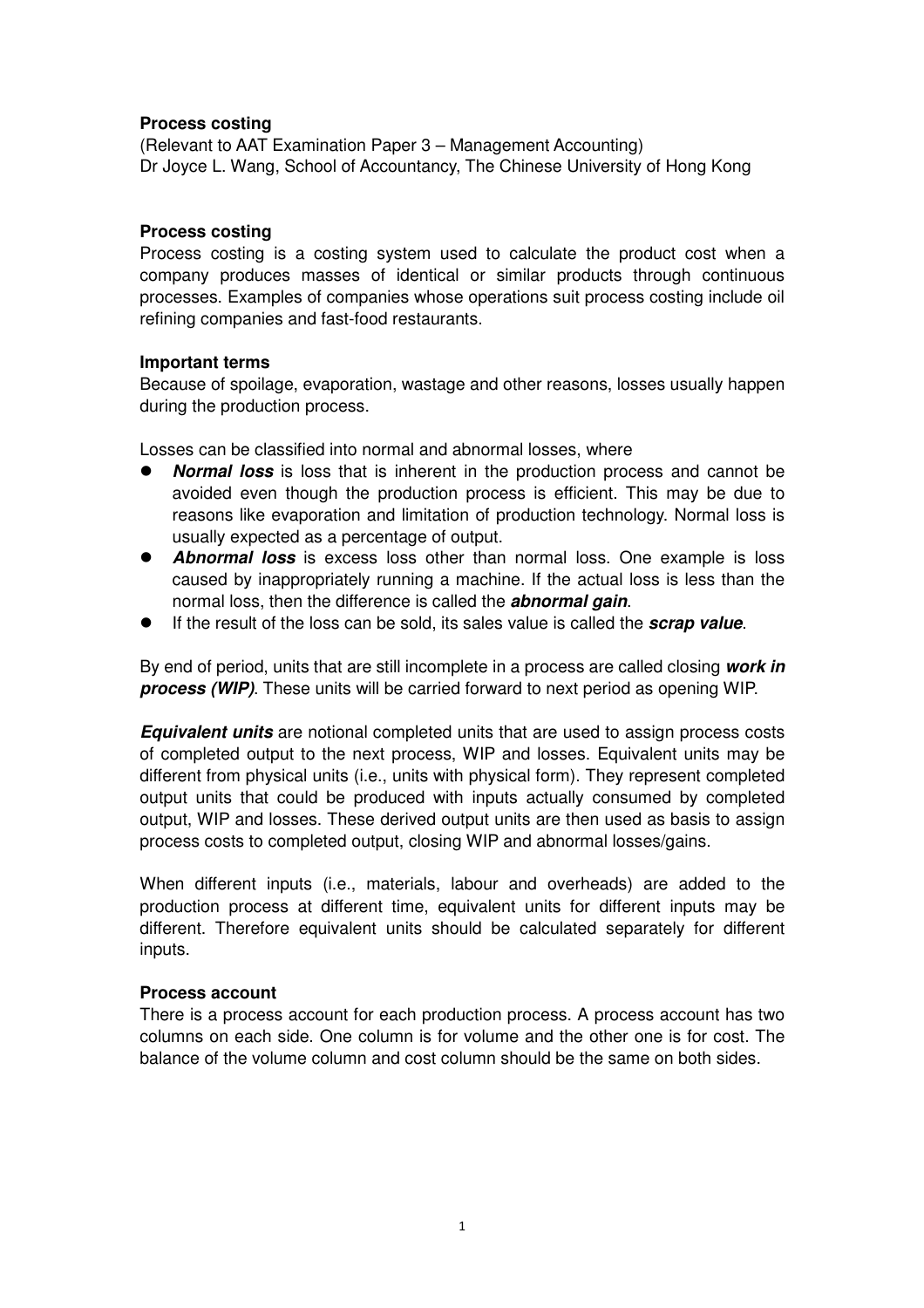| <b>Process Account</b> |              |    |                |    |      |              |    |
|------------------------|--------------|----|----------------|----|------|--------------|----|
|                        | <b>Units</b> | \$ |                |    |      | <b>Units</b> | \$ |
| Opening                |              |    | Output         | to | next |              |    |
| <b>WIP</b>             | x            |    | process        |    |      | Χ            |    |
| <b>Materials</b>       |              | X. | Normal loss    |    |      |              |    |
|                        |              |    | Scrap value of |    |      |              |    |
| Labour                 |              |    | normal loss    |    |      |              | x  |
| Overheads              |              |    | Abnormal loss  |    |      | x            |    |
|                        |              |    | Closing WIP    |    |      | Χ            | Х  |
|                        | x            | Х  |                |    |      | x            |    |
|                        |              |    |                |    |      |              |    |

# **Steps for preparing process account**

- 1) Fill in given information
- 2) Calculate normal and abnormal loss in units, and calculate scrap value of normal loss (if any)
- 3) Calculate the equivalent units and cost per equivalent unit (use either weighted average method or first-in-first-out method)
	- $\blacktriangleright$  When opening WIP exists, there are two layers of process costs: costs incurred in the previous period (i.e. included in opening WIP) and costs incurred in the current period. The weighted-average method mixes costs of opening WIP with costs incurred in current period, calculates the cost per equivalent unit using equivalent units to date and the mixed costs (i.e. all process costs incurred to date), and then assigns the mixed costs to completed output, closing WIP and abnormal loss/gain. The first-in-first-out (FIFO) method assumes the company finishes opening WIP first before starting working on new units. Therefore costs of opening WIP are assigned to completed output only. When calculating cost per equivalent unit, equivalent units in the current period and costs incurred in the current period are used.
- 4) Assign process costs to completed output to the next process, closing WIP and abnormal loss or gain (there won't be both)
- 5) Open a T account for any abnormal loss or gain
- 6) Repeat above steps if there is a second process

Key point:

When calculating equivalent units, normal losses must be excluded because they do not absorb any of the process costs. The scrap value of a normal loss is treated as a deduction from the process costs. However abnormal losses/gains should always be taken into consideration when calculating equivalent units because part of process costs are assigned to them and then reported as separate items on the statement of comprehensive income. The scrap value of abnormal losses/gains is treated as a deduction from the abnormal loss/gain.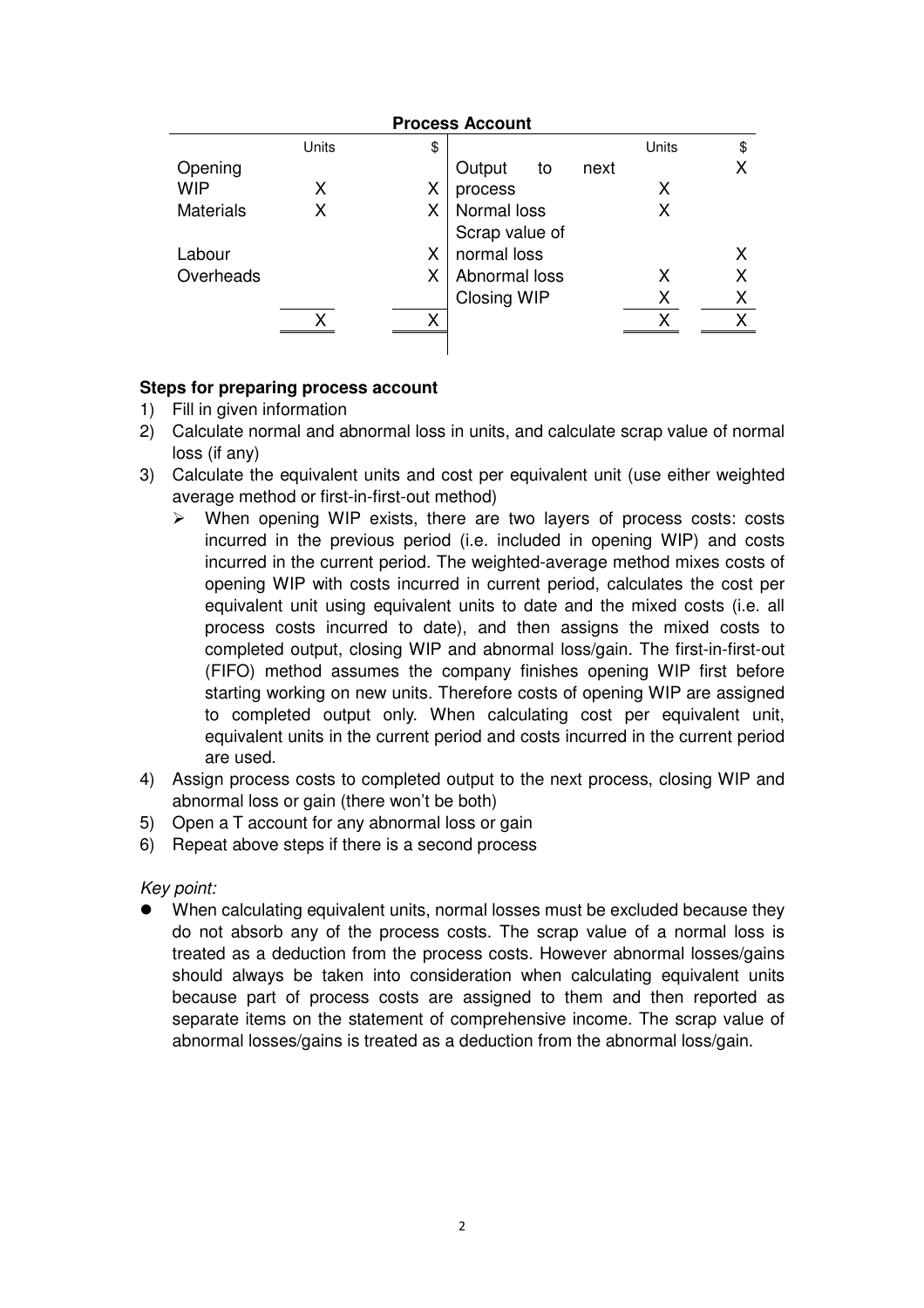# **Example**

MeeWood Company produces products through two processes: cutting and assembly. At the beginning of July 2012, the cutting process has opening WIP of 200 units at \$8,102 and its breakdown was:

|                  | Degree of  |       |
|------------------|------------|-------|
|                  | Completion | \$    |
| <b>Materials</b> | 100%       | 4,950 |
| Labour           | 30%        | 968   |
| Overheads        | 20%        | 2,184 |
|                  |            | 8,102 |

In July 2012, 1,000 units of materials were added to the cutting process. Due to limitations of the cutting machine, 10% of materials added to the cutting process were expected to become loss with a scrap value of \$9 per unit. It is the company's cost accounting policy to deduct the scrap value of normal losses from the cost of materials in the current process. By end of July, 940 units of finished cutting process were transferred out to the next process: assembly. 100 units remained in closing WIP and their degrees of completion of individual inputs were:

| <b>Materials</b>             | 100%     |
|------------------------------|----------|
| Labour                       | 60%      |
| Overheads                    | 40%      |
| Costs incurred in July were: |          |
| <b>Materials</b>             | \$20,700 |
| Labour                       | \$5,074  |
| Overheads                    | \$10,920 |

### **Required:**

Prepare the following accounts for the month of July 2012 using the weighted average method and first-in-first-out method:

- (i) Process account; and
- (ii) Abnormal loss account

Detailed workings on equivalent units and the cost per equivalent unit of individual cost elements must be shown.

### **Solution:**

Weighted average method

|                         | <b>Materials</b> | Labour | Overheads |
|-------------------------|------------------|--------|-----------|
| Completed units         | 940              | 940    | 940       |
| Abnormal loss (W3)      | 60               | 60     | 60        |
| Closing WIP             | 100              | 60     | 40        |
| <b>Equivalent units</b> | 1,100            | 1,060  | 1,040     |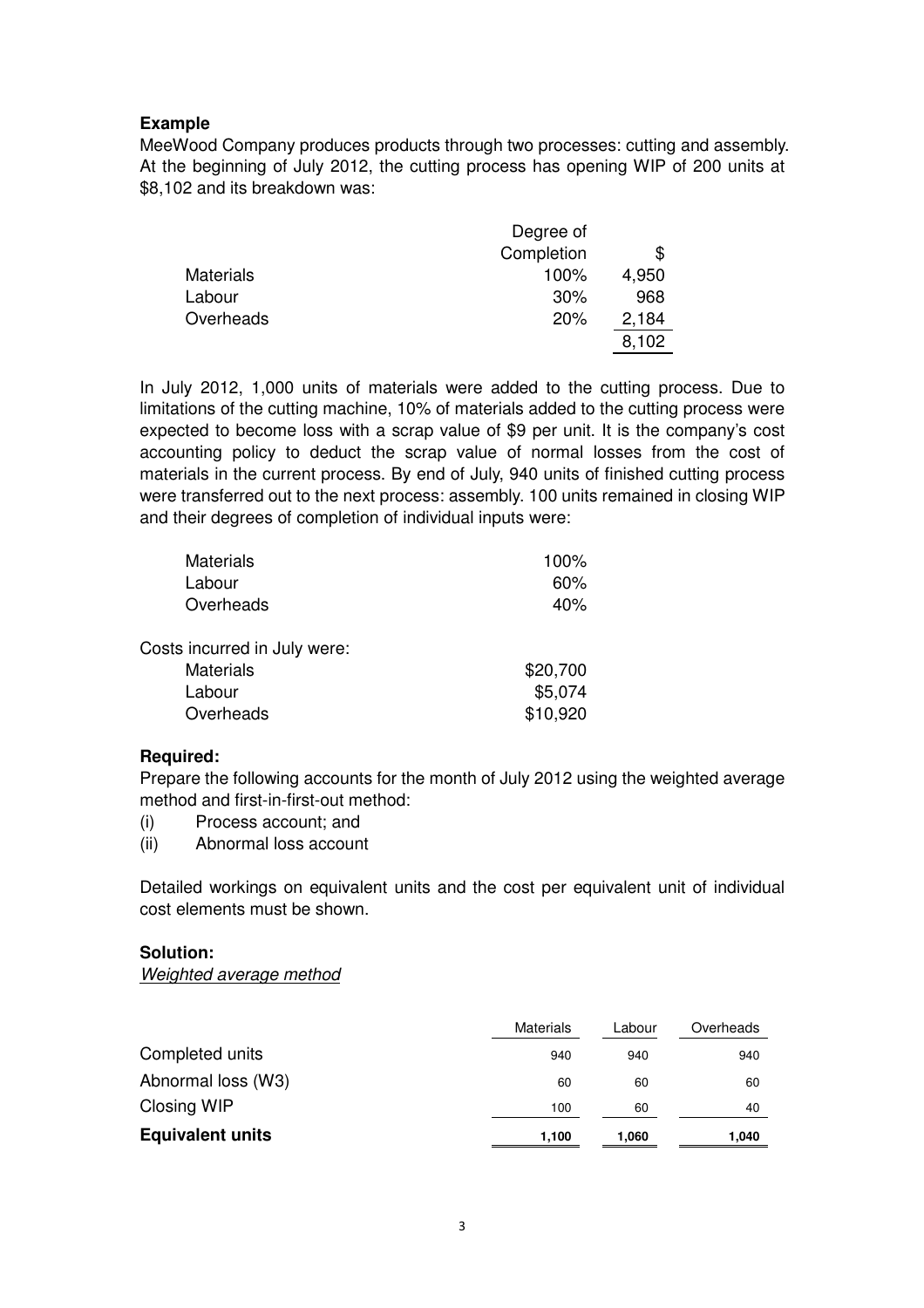|                                                                       |        | \$    |        |
|-----------------------------------------------------------------------|--------|-------|--------|
| Opening WIP                                                           | 4.950  | 968   | 2,184  |
| Costs incurred in current period                                      | 20,700 | 5.074 | 10,920 |
| Scrap value of normal loss (W2)                                       | (900)  |       |        |
| Process costs to account for                                          | 24,750 | 6,042 | 13,104 |
| Cost per equivalent unit<br>(24,750/1,100; 6,042/1,060; 13,104/1,040) | 22.5   | 5.7   | 12.6   |

| <b>Cutting Process Account</b> |              |        |                       |              |        |  |
|--------------------------------|--------------|--------|-----------------------|--------------|--------|--|
|                                | <b>Units</b> | \$     |                       | <b>Units</b> | \$     |  |
| Opening WIP                    | 200          | 8,102  | To<br>next<br>process |              | 38,352 |  |
|                                |              |        | (W5)                  | 940          |        |  |
| Materials                      | 1,000        | 20,700 | Normal loss (W1)      | 100          |        |  |
| Labour                         |              | 5,074  | Scrap value           |              | 900    |  |
| Overheads                      |              | 10,920 | Abnormal loss         | 60           | 2,448  |  |
|                                |              |        | Closing WIP (W4)      | 100          | 3,096  |  |
|                                | 1,200        | 44,796 |                       | 1,200        | 44,796 |  |

| <b>Abnormal Loss Account</b> |       |       |             |       |       |  |
|------------------------------|-------|-------|-------------|-------|-------|--|
|                              | Units | \$    |             | Units | \$    |  |
| Cutting process              | 60    | 2,448 | Scrap value | 60    | 540   |  |
|                              |       |       | Income      |       | 1,908 |  |
|                              |       |       | statement   |       |       |  |
|                              | 60    | 2,448 |             | 60    | 2,448 |  |
|                              |       |       |             |       |       |  |

Workings:

**Step 1:** Create Cutting Process Account and fill in given information, as shown in solution.

**Step 2:** Calculate normal and abnormal loss in units, and calculate scrap value of normal loss.

(W1) Normal loss =  $1,000 \times 10\% = 100$  units

(W2) Scrap value of normal loss =  $9 \times 100 = $900$ 

(W3) Abnormal  $loss = 200 + 1,000 - 100 - 940 - 100 = 60$  units

**Step 3:** Use the exhibit shown in solution to calculate equivalent units and cost per equivalent unit.

**Step 4:** Assign process costs of completed output to next process, closing WIP and abnormal loss.

(W4) Closing WIP valuation

| Materials (100 x \$22.5) | \$2,250 |
|--------------------------|---------|
| Labour (60 x \$5.7)      | 342     |
| Overheads (40 x \$12.6)  | 504     |
|                          | 3,096   |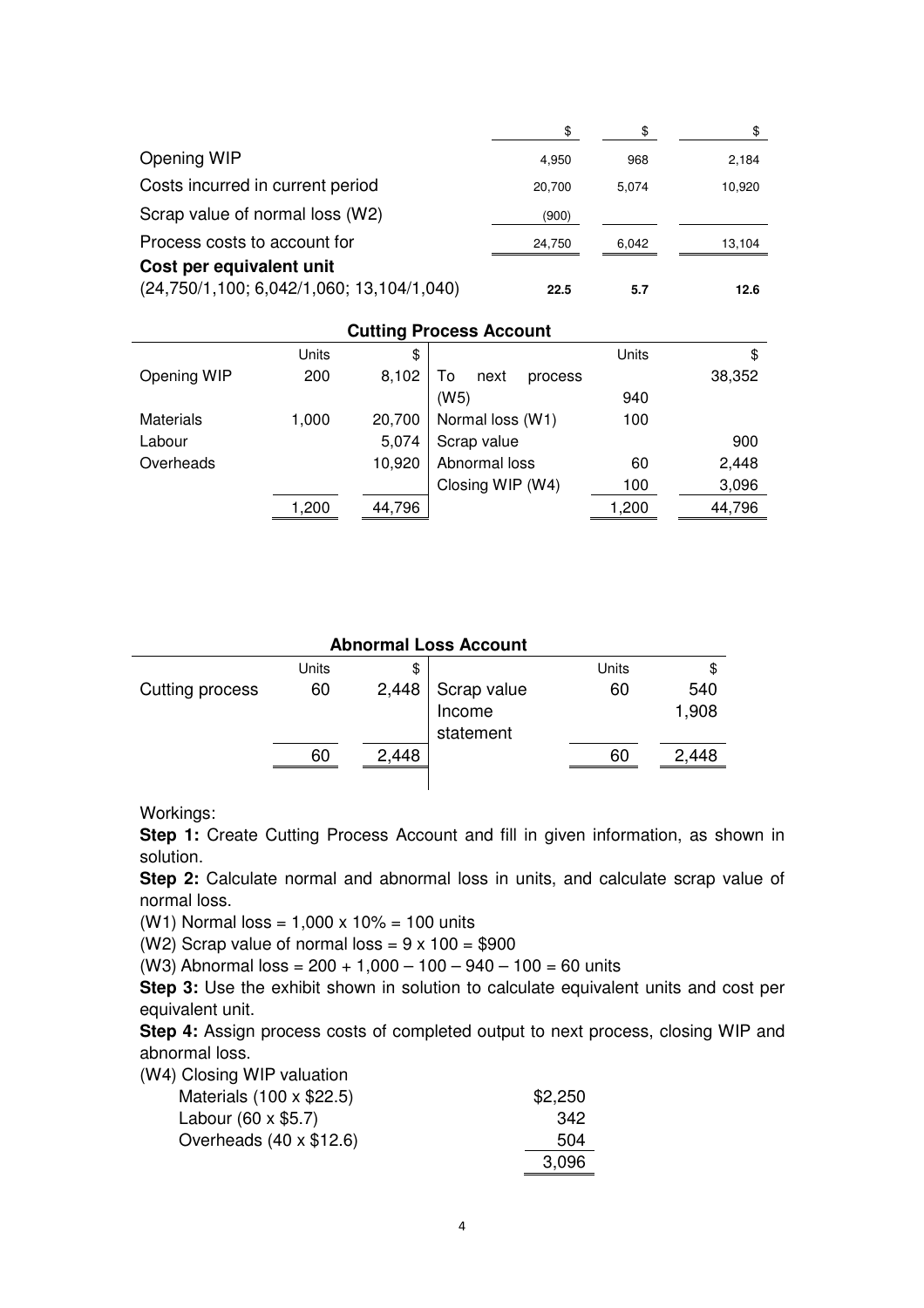| (W5) Valuation of output (completed units) to next process |          |
|------------------------------------------------------------|----------|
| Materials (940 x \$22.5)                                   | \$21,150 |
| Labour (940 x \$5.7)                                       | 5.358    |
| Overheads (940 x \$12.6)                                   | 11,844   |
|                                                            | 38,352   |

Valuation of abnormal loss is then calculated as the difference between total process costs and valuation of closing WIP and output to next process.

**Step 5:** open T account for abnormal loss, which is shown in solution. **Step 6:** not needed in this example.

# First-in-first-out (FIFO) method

|                                                                    | <b>Materials</b> | Labor | Overheads |
|--------------------------------------------------------------------|------------------|-------|-----------|
| Completed units                                                    | 940              | 940   | 940       |
| <b>Closing WIP</b>                                                 | 100              | 60    | 40        |
| Abnormal loss (W3)                                                 | 60               | 60    | 60        |
| Opening WIP                                                        | (200)            | (60)  | (40)      |
| <b>Equivalent units</b>                                            | 900              | 1,000 | 1,000     |
|                                                                    | \$               | \$    | \$        |
| Opening WIP                                                        | 4,950            | 968   | 2,184     |
| Costs incurred in current period                                   | 20,700           | 5,074 | 10,920    |
| Scrap value of normal loss (W2)                                    | (900)            |       |           |
| Process costs to account for                                       | 24,750           | 6,042 | 13,104    |
| Cost per equivalent unit<br>$((20, 700 - 900)/900; 5, 074/1, 000;$ |                  |       |           |
| 10,920/1,000)                                                      | 22               | 5.074 | 10.92     |

| <b>Cutting Process Account</b> |       |        |                       |       |        |  |
|--------------------------------|-------|--------|-----------------------|-------|--------|--|
|                                | Units | \$     |                       | Units | \$     |  |
|                                |       |        | To<br>next<br>process |       | 38,675 |  |
| Opening WIP                    | 200   | 8,102  | (W5)                  | 940   |        |  |
| <b>Materials</b>               | 1,000 | 20,700 | Normal loss (W1)      | 100   |        |  |
| Labour                         |       | 5,074  | Scrap value           |       | 900    |  |
| Overheads                      |       | 10,920 | Abnormal loss         | 60    | 2,280  |  |
|                                |       |        | Closing WIP (W4)      | 100   | 2,941  |  |
|                                | 1,200 | 44,796 |                       | 1,200 | 44,796 |  |
|                                |       |        |                       |       |        |  |